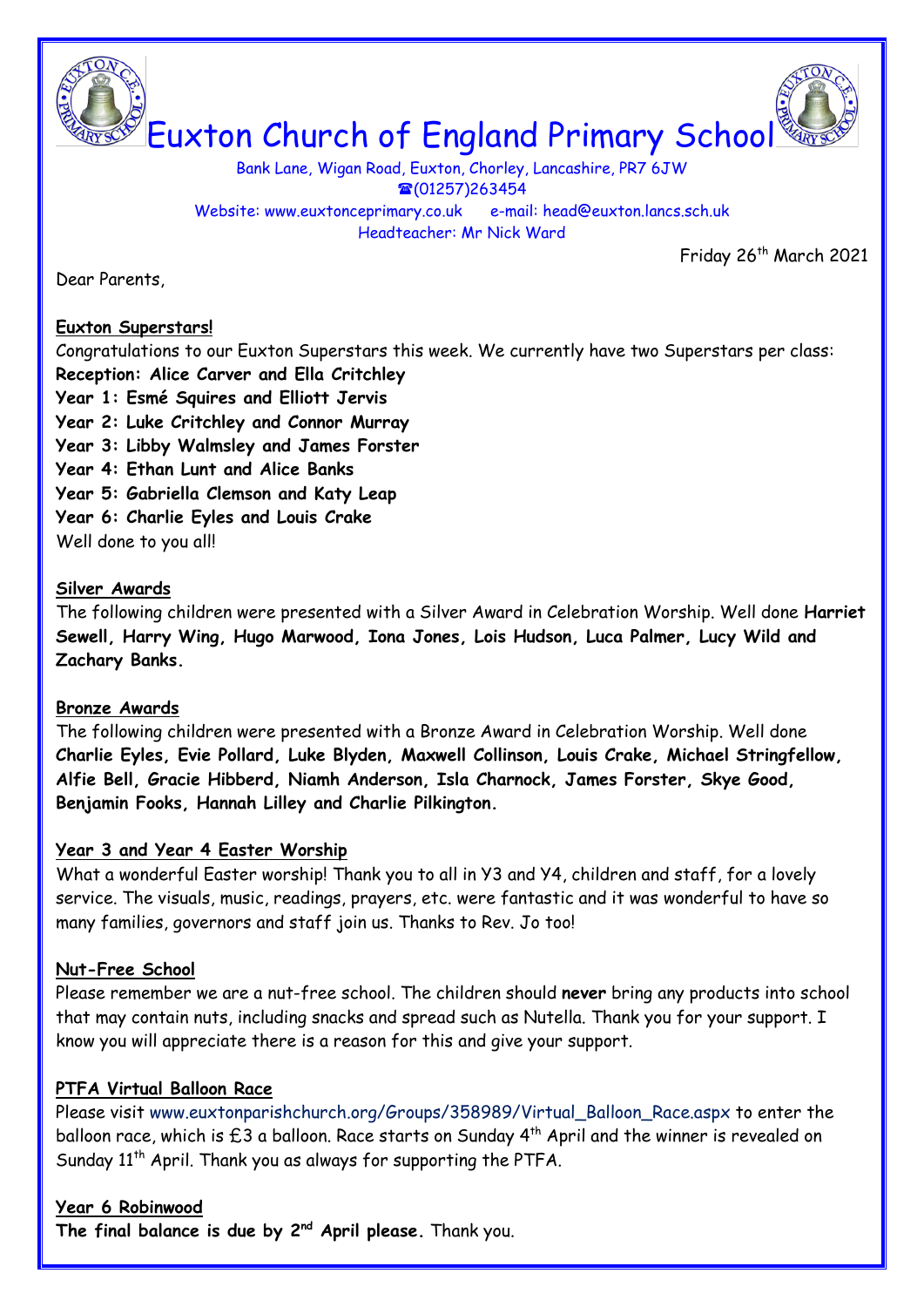#### **Scene In A Box Winners**

Thank you so much to everyone who entered the competition. We had over 40 entries, which was fantastic. Our three winners, who have received their prize, were **Alice Carver, Oliver and Alice Ralph and Bailey Bullock**. Thank you to Miss Lewis for organising this.

### **PTFA Lucky Numbers Winners**

There were lots of winners whose names were pulled out of the hat in Celebration Worship this morning. Along with the past 3 months' winners there were three Easter prizes drawn:

**£20 cheque winner – Kate Maughan £20 cheque winner – Gareth Jones £20 cheque winner – Helen Waugh Easter Egg winner – Kathryn Jennison Easter Egg winner – Jane McNeil Easter Egg winner – Kate Sage** Congratulations to you all!

### **Euxton Parish Church Easter Services**

A message from Rev. Jo about the church services at Euxton Parish Church over the Easter period: *Maundy Thursday 8pm Reflective remembrance service, on zoom Good Friday 10am All Age Good Friday Service, on zoom 2pm Reflective Service, in church\* Easter Sunday 9am All Age Easter Celebration, on zoom 10.30am Family Easter Communion, in church\* \* If these services become fully booked we will look to put an additional service on. Zoom Codes* Will come out in the weekly update email. If you don't receive this and would like to then please *contact Rev Jo on [euxton.vicar@gmail.com](mailto:euxton.vicar@gmail.com) Booking for services in the church building. These can be booked on the church website from Sunday 28th March.*

### **Message from Eddie Ellison, Taekwondo**

Eddie is back in school after Easter continuing to teach a group of our Y3 children. If your Y3 child would like to continue/start lessons on a Monday after school, please email Mrs Hodges at [bursar@euxton.lancs.sch.uk.](mailto:bursar@euxton.lancs.sch.uk) He also hires our hall and there are spaces in these classes. They are Wednesday evenings 6-8pm and Thursday evenings 7.15-8.15pm. Phone Eddie on 07952 317485 if your child would like to join in or for further details. The first lesson is always free.

### **Y1 PE Kit**

A reminder that our Y1 children need to have their PE kit in school after half-term, including their pumps as they will be doing tennis. They still need to come in their PE kit on a **Monday** but they will be getting changed for their other lesson to further develop their independence skills! Thank you.

### **Year 5 Bikeability**

Mrs Faulkner has emailed Year 5 parents this afternoon with the details of this. The session will take place Thursday 22<sup>nd</sup> and Friday 23<sup>rd</sup> April. Please refer to her email. Thank you.